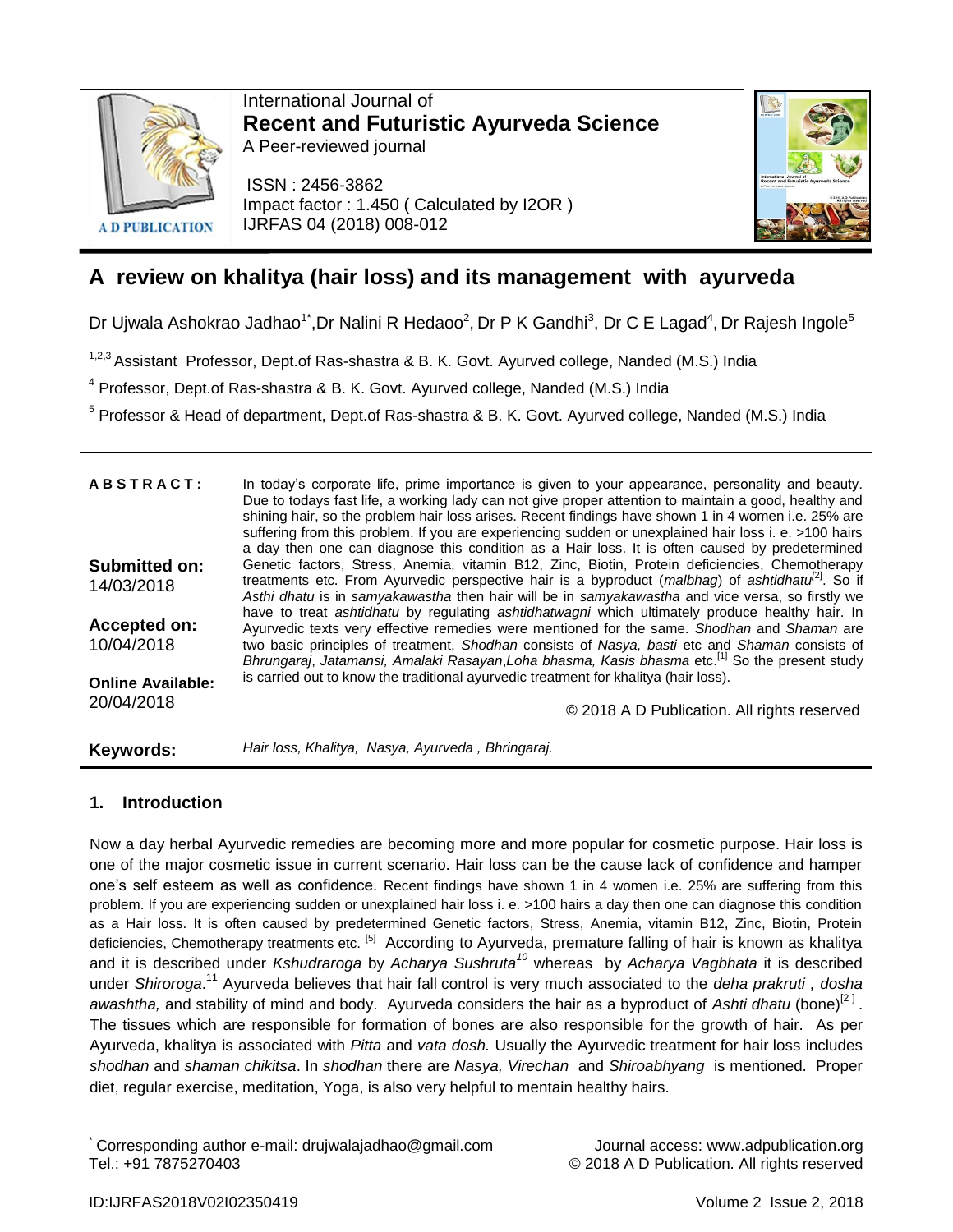Dr Ujwala Ashokrao Jadhao et al / International Journal of Recent and Futuristic Ayurveda Science

**AIM:** Conceptual study of *Khalitya* ( hairloss) and it management with Ayurveda.

**Objective:** To review literature on *Khalitya* (hairloss),To review management of *Khalitya* (Hairloss) with Ayurveda.

**Material:** Review of ancient Ayurvedic literature as well as modern.

## **Methodology**

#### **Concept of hair loss-5**

If you are experiencing sudden or unexplained hair loss i. e. >100 hairs a day then one can diagnose this condition as a Hair loss. Recent findings have shown 1 in 4 women i.e. 25% are suffering from this problem

#### **Etiology of hairloss [6 ]**

- *Virudhha aahar sevan*: milk shake, fruit salad
- Salty and spicy diet e. g.pickles, papad. Etc
- Hot waterbath on head
- High fever
- Severe illness
- Child birth,
- Genetic factors
- Stress
- Aneamia.
- Calcium, vitamin B12, Iron ,Zinc, Biotin, Protein deficiencies,
- Chemotherapy treatments etc.

#### *Samprapti* **(pathophysiology)**

Due to constant *hetu sevan Vat and Pitta dosha* vitiated. The vitiated *Vat* and *Pitta* dosha vitiate *Rakta dhatu* and goes to roots of hair resulting into hairloss condition<sup>[7]</sup>

#### **Management**

Ayurveda states "Beauty" as the outcome of physical health, mental purity and external care. So that *Shodhan, Shaman chikitsa* along with yoga and dietary recommendations for hair loss management is described.

# **2. Shodhan chikitsa**

*2.1 Nasya karma* : One of the Panchakarmas mentioned in Ayurveda, *Nasya* therapy is a process where in the drug (herbalized oils and liquid medicines) is administered through the nostrils <sup>[3]</sup>.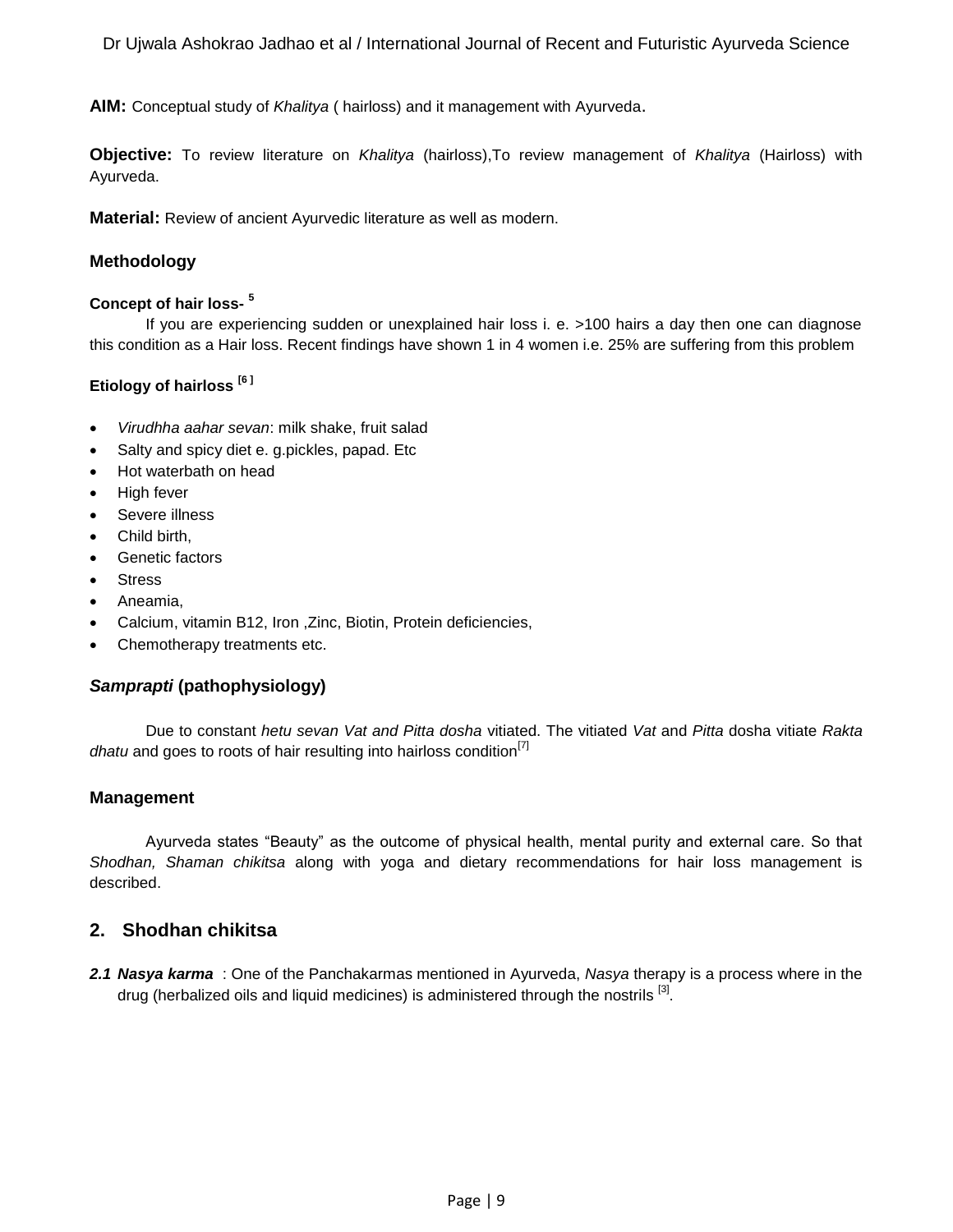Dr Ujwala Ashokrao Jadhao et al / International Journal of Recent and Futuristic Ayurveda Science

# **Method of** *Nasya [9]*

*Nasya Purvakarma***:**In Purvakarma give supine position on a table and *Abhyanga* with lukewarm Taila was done over face, scalp, temporal and neck region. After completion of *Abhyanga*, *Mrudusvedana* was done by covering the eyes.

*Pradhanakarma***:** After *Purvakarma*, the patient was asked to relax and lie down on a table in supine position and head portion was made to extend further from the edge of table bending at an angle. *Goghrita* was taken in droper and six drops are administered in each nostril. Thereafter patient was asked to inhale deeply and was advised to spit it out the drug that reaches the throat.

**Pashchatkarma:** In supine position again massage and fomentation with palms were done around face, nose, head, neck and chin. It was advised to spit out nasal secretion reaching the throat and to do gargle with warm water. After this, the patient was given instructions neither to take cold food and water nor to have a cold water face wash and to avoid wind, sun and dust.

#### **Mode of action of** *Nasya karma* **:**

Since nose is the gateway of the head, the therapy is highly effective in curing all *urdhwajatrugata vyadhi*. The Oil used in nasya reduces the *vatieted Vat and Pita dosha*. The therapy cleanses and opens the channels of the head, thereby improving the process of oxygenation (*Prana)*, which has a direct influence on the functioning of brain. It increases the blood circulation of scalp and nourishes hair roots thereby it prevents the early graying of hair and hair loss [8,9]

# *2.2* **Shiroabhyanga (Medicated Herbal Oil Massage):[12]**

**Shiroabhyanga stimulates the hair roots and increase the blood circulation at scalp.** Coconut oil, Amla oil, or Mustard oil can be used to stimulate growth in [hair follicles.](file:///I:/hair%20loss/Ayurvedic%20Treatment%20for%20Hair%20Loss_%20Hair%20fall.htm)

# **Ayurvedic Herbs**

*SHAMAN CHIKITSA[12]Bhringaraaja*: promotes hair growth and effectively stops and reverses balding and premature graying. It helps to calm the mind promoting sound sleep. *Bhringaraaja* is taken internally and used externally as *Bhringraj* oil and is an excellent rejuvenator

*Brahmi*: If *bramhi* vati is taken internally it relaxes mind resulting into sound sleep.Also hair pack is used with curd is an excellent results.

*Amla:* It is best hair tonic as it is reach source of Vitamin C and antioxidants. In powdered form it can be mixed with *hina, brahmi* powders along with curd to make a [great](file:///I:/hair%20loss/Ayurvedic%20Treatment%20for%20Hair%20Loss_%20Hair%20fall.htm) hair pack.

*Neem*: This is a natural remedy against dandruff and lice and also has blood purifying abilities. Use in powdered form with coconut oil or curd to massage scalp.

*Ritha:* These are natural soap nuts that are used for cleaning hair without stripping off the natural oils.

# **Dietary Recommendations for Hair Loss <sup>4</sup>**

- Sesame seeds: A spoonful white sesame seeds are very effective in hair loss as it is great source of magnesium and calcium.
- Green leafy vegetables and fruits: As they are rich in Vitamin C, vitamin B-complex, zinc, sulpher and some important fatty acids to make the roots of your hair strong.
- Diet should consists of sprouts, buttermilk, nuts, milk, soya beans and whole grains which are reach source of proteins, calcium and vitamin D that is excellent in preventing hair fall.
- Drink plenty of water , it flush out the toxins accumulated in your body.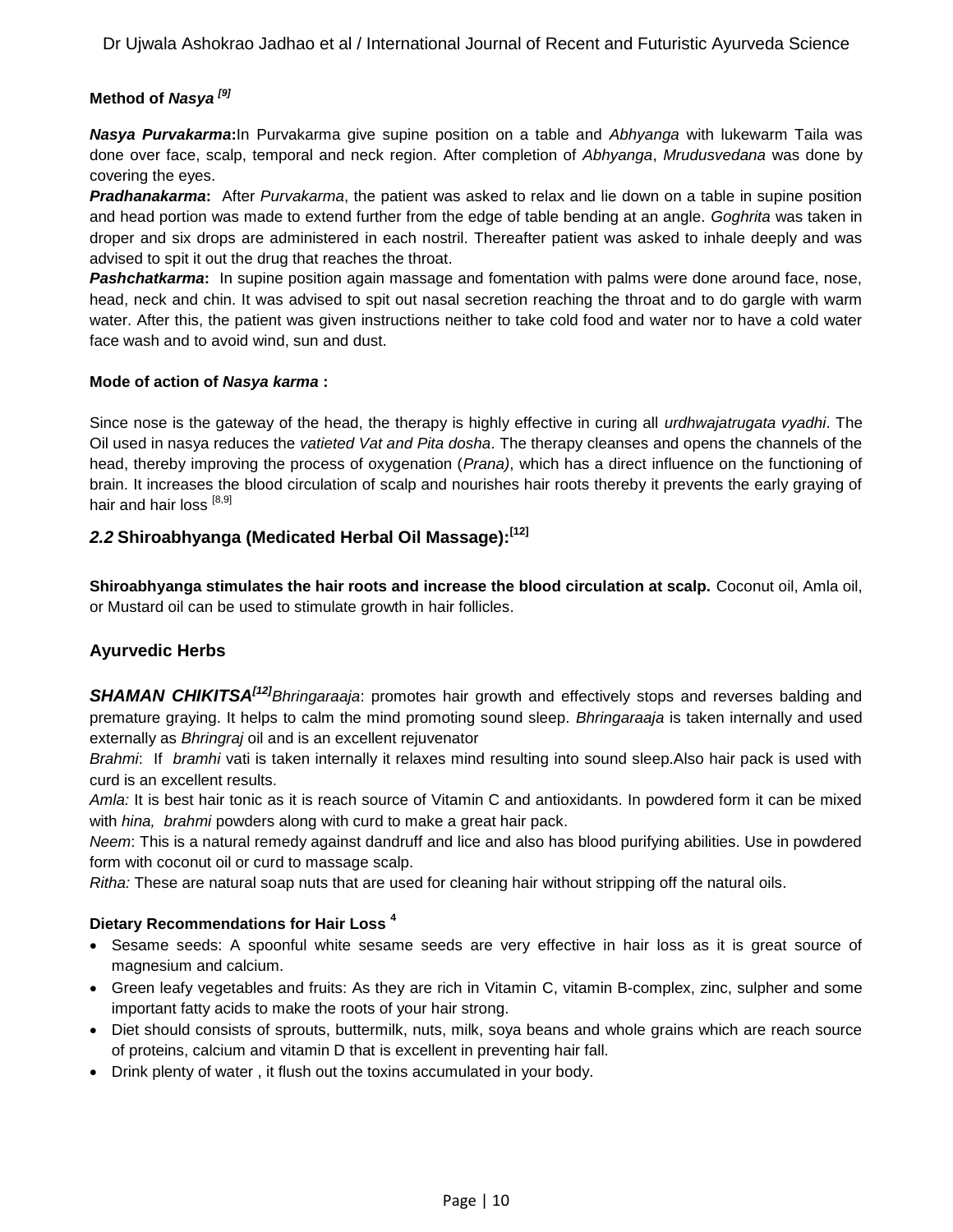## **Yoga and Meditation for Hair Loss Treatment:[4]**

- Inverted asanas such as Sarvangasana that tend to reverse the gravity on the body are best suited for treatment of hair loss. They stimulate the flow of blood to the head.
- Practice deep breathing exercises to control stress, anxiety and keep your mind balanced.

# **Observation**

- 1. The *Nasya* therapy enhances the activity of sense organs and protects the person from diseases pertaining to head (*urdhwanga*) thus *Nasya karma* ensures the proper and healthy growth of hair.
- 2. *Shiroabhyanga* stimulates the hair roots and increase the blood circulation at scalp.
- 3. *Amla Bramhi, Bhrungaraj*, all these Ayuvedic herbs contains all essential micronutrients, vitamins, proteins which are beneficial to strenghthen the hair roots.
- 4. *Sarvangasana* increases scalp blood circulation resulting in healthy hairs

# **Discussion**

According to Ayurveda, premature falling of hair is known as khalitya and it is described under Kshudraroga by Acharya Sushruta<sup>10</sup> whereas by Acharya Vagbhata it is described under Shiroroga.<sup>11</sup> It is associated with an imbalance in *Vata and Pitta dosha.* Ayurvedic principlesof chikitsa focuses on equilibrium of all doshas, dhatus and malas by Nasya, Shiroabhyanga, Yoga and meditation. Ayurvedic herbs like *Bhrugaraj, Nimba, Ritha, Amla, Bramhi* provides all essential micronutrients for healthy hairs as it contains vitamin c, zinc, biotin, amino acids, proteins, vitamin Bcomplex etc. All these therapies helps in increasing blood circulation of scalp, relaxes mind and body, removes toxins, strengthens the hair roots and ultimately avoids hair fall.

# **Conclusion**

The treatment modalities described in Ayurveda such as *Nasya, Shiroabhyang* and healthy diet plays an important role in balancing all *doshas's* in equilibrium resulting into good physical status as well as balanced healthy mental status by Yoga and Meditation. Ayurvedic recommendations for your hair are not only effective in maintaining hair strength, colour and lusture but they also steer you away from chemical based hair care. So we may conclude that *Nasya, Shiroabhyang*, healthy diet and yoga are effective Ayurvedic remedies for hair loss.

# **Reference**

- *1. Kashinath shastri Charaksamhita - Chaukhamba prakashan,Varanasi,2007, chikitsasthana, Rasayan adhyay 1/ shlok 75 pg no 17-18.*
- *2. Kaviraj Atridev Gupta, Ashtanga sangraha part I , Krushnadas Acadamy, Varanasi1993, Chaukhamba Sanskritvsries,, sharirsthan 6/65-66 pg no 313.*
- *3. Int. J. Ayur. Pharma Research, 2015;3(8):77-90 \_ IJAPR | August 2015 | Vol 3 | Issue 8 pno 79.*
- *4. Website: Ayurveda for you https://Ayurveda-for you.com. (Assessed date 5/9/2015)*
- *5. Website: female pattern alopecia – ncbi.nml.nih.gov/pmc/article in PMC, hairloss Wikipedia- en.m.wikipedia.org, hairloss in women ijdvl.com/article.asp/issn=0378-6323;year2013vol=79=5;spage=626;epage=640( Assessed date 9/9/2015))*
- *6. Kaviraj Atridev Gupta, Ashtanga sangraha part II , Krushnadas Acadamy, Varanasi1993, Chaukhamba Sanskritvsries,, uttarsthan adhyay 27 /2 , pg no 287.*
- *7. Kashinath shastri Charaksamhita - Chaukhamba prakashan,Varanasi,2007, chikitsa sthan 26/132-133, pg no. 744.*
- *8. Kaviraj Atridev Gupta, Ashtanga Hrudaya , Krushnadas Acadamy, Varanasi1970, Chaukhamba Sanskritvsries, sutrasthana adyay 20/ shok 39 pg no 130.*
- *9. Kashinath shastri Charaksamhita - Chaukhamba prakashan,Varanasi,2007, chikitsa sthan 26/139-140, pg no 745.*